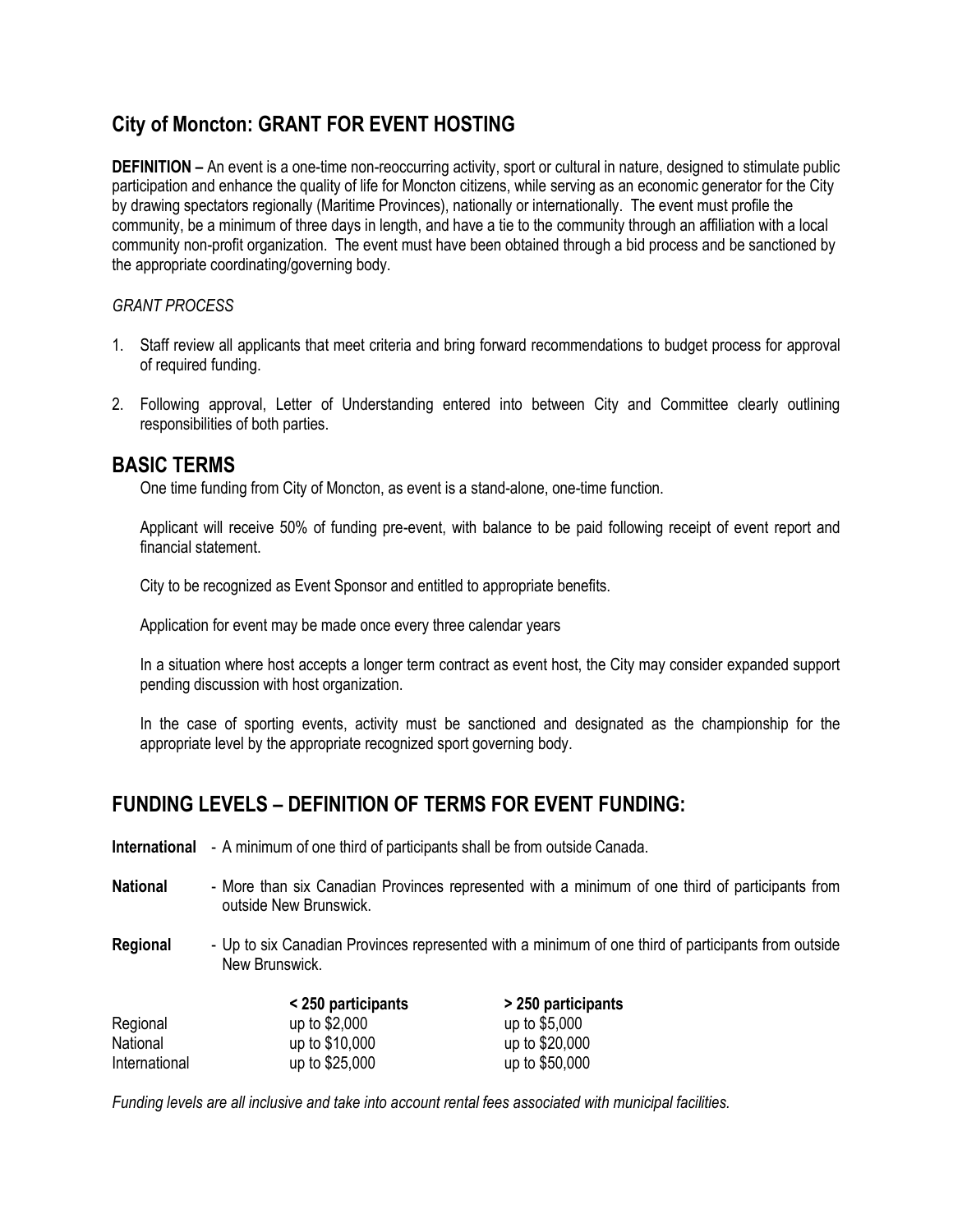# CITY OF MONCTON: GRANT APPLICATION - EVENTS

| Contact:                                                                                                                                     |  |                                                        |  |                                                                                                                                                       |  |
|----------------------------------------------------------------------------------------------------------------------------------------------|--|--------------------------------------------------------|--|-------------------------------------------------------------------------------------------------------------------------------------------------------|--|
|                                                                                                                                              |  |                                                        |  |                                                                                                                                                       |  |
|                                                                                                                                              |  |                                                        |  |                                                                                                                                                       |  |
|                                                                                                                                              |  |                                                        |  |                                                                                                                                                       |  |
| Telephone: ___________________________(Residence) _____________________________(Business)                                                    |  |                                                        |  |                                                                                                                                                       |  |
|                                                                                                                                              |  |                                                        |  |                                                                                                                                                       |  |
|                                                                                                                                              |  |                                                        |  |                                                                                                                                                       |  |
|                                                                                                                                              |  |                                                        |  |                                                                                                                                                       |  |
|                                                                                                                                              |  |                                                        |  |                                                                                                                                                       |  |
| Type of event: _______(regional) ________(national) _______(international)                                                                   |  |                                                        |  |                                                                                                                                                       |  |
|                                                                                                                                              |  |                                                        |  | ,我们也不能在这里的时候,我们也不能在这里的时候,我们也不能在这里的时候,我们也不能会不能会不能会不能会不能会不能会不能会不能会。<br>第2012章 我们的时候,我们的时候,我们的时候,我们的时候,我们的时候,我们的时候,我们的时候,我们的时候,我们的时候,我们的时候,我们的时候,我们的时候,我 |  |
| Number of participants: _________<br>Event budget: Please attach a detailed event budget outlining revenue, including sources of revenue and |  |                                                        |  |                                                                                                                                                       |  |
| detailed expense list.                                                                                                                       |  |                                                        |  |                                                                                                                                                       |  |
| Which type of support are you requesting from the City of Moncton? (check appropriate category)<br>Financial                                 |  | <b>Example 20</b> Facilities <b>CONSIDENT</b> Services |  |                                                                                                                                                       |  |
|                                                                                                                                              |  |                                                        |  |                                                                                                                                                       |  |
| Outline how the event will be beneficial to Moncton:                                                                                         |  |                                                        |  |                                                                                                                                                       |  |
|                                                                                                                                              |  |                                                        |  |                                                                                                                                                       |  |
|                                                                                                                                              |  |                                                        |  |                                                                                                                                                       |  |
|                                                                                                                                              |  |                                                        |  |                                                                                                                                                       |  |